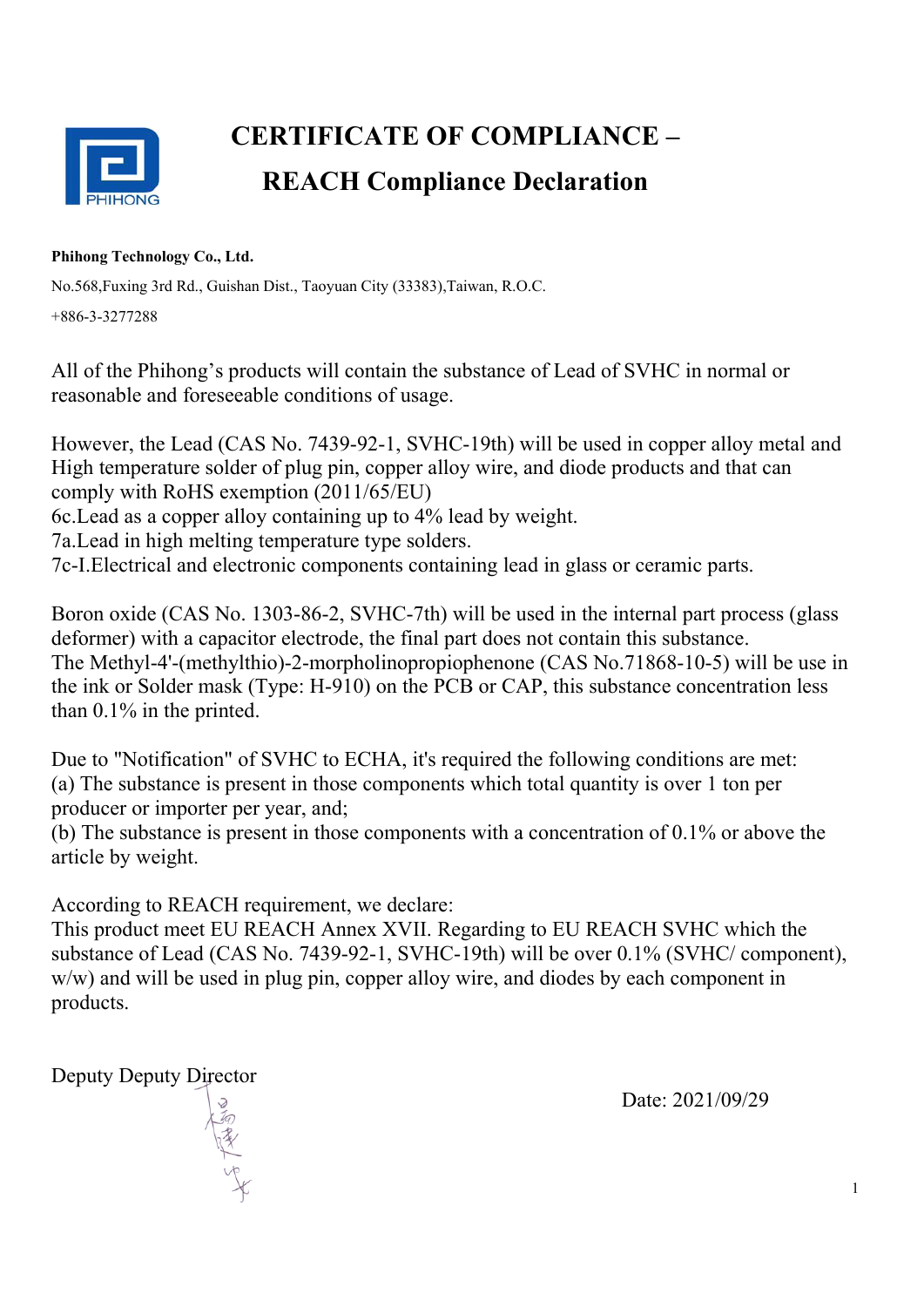|       | No.            | Substance name                                                               | <b>CAS No.</b>                                                           | EC No.                  | Date of<br>inclusion     |
|-------|----------------|------------------------------------------------------------------------------|--------------------------------------------------------------------------|-------------------------|--------------------------|
|       | 1              | Triethyl arsenate                                                            | 15606-95-8                                                               | 427-700-2               | 2008/10/28               |
|       | $\overline{2}$ | Anthracene                                                                   | 120-12-7                                                                 | 204-371-1               | 2008/10/28               |
|       | 3              | 4,4'- Diaminodiphenylmethane (MDA)                                           | 101-77-9                                                                 | 202-974-4               | 2008/10/28               |
|       | 4              | Dibutyl phthalate (DBP)                                                      | 84-74-2                                                                  | 201-557-4               | 2008/10/28<br>2014/12/17 |
|       | 5              | Cobalt dichloride                                                            | 7646-79-9                                                                | 231-589-4               | 2008/10/28               |
|       | 6              | Diarsenic pentaoxide                                                         | 1303-28-2                                                                | 215-116-9               | 2008/10/28               |
|       | $\overline{7}$ | Diarsenic trioxide                                                           | 1327-53-3                                                                | 215-481-4               | 2008/10/28               |
|       | 8              | Sodium dichromate                                                            | 7789-12-0,<br>10588-01-9                                                 |                         | 2008/10/28               |
|       | 9              | 5-tert-butyl-2,4,6-trinitro-m-xylene (musk<br>xylene)                        | $81 - 15 - 2$                                                            | 201-329-4               | 2008/10/28               |
| SVHC1 | 10             | Bis (2-ethylhexyl)phthalate (DEHP)                                           | $117 - 81 - 7$                                                           | 204-211-0               | 2008/10/28<br>2014/12/17 |
|       | 11             | Hexabromocyclododecane (HBCDD) and all<br>major diastereoisomers identified: | 25637-99-4.<br>3194-55-6,<br>134237-50-6,<br>134237-51-7,<br>134237-52-8 | 247-148-4,<br>221-695-9 | 2008/10/28               |
|       | 12             | Alkanes, C10-13, chloro (Short Chain<br><b>Chlorinated Paraffins)</b>        | 85535-84-8                                                               | 287-476-5               | 2008/10/28               |
|       | 13             | Bis(tributyltin) oxide (TBTO)                                                | 56-35-9                                                                  | 200-268-0               | 2008/10/28               |
|       | 14             | Lead hydrogen arsenate                                                       | 7784-40-9                                                                | 232-064-2               | 2008/10/28               |
|       | 15             | Benzyl butyl phthalate (BBP)                                                 | 85-68-7                                                                  | 201-622-7               | 2008/10/28<br>2014/12/17 |

## **REACH SVHC Substance**

|                   | No. | <b>Substance name</b>                                    | <b>CAS No.</b> | EC No.    | Date of<br>inclusion |
|-------------------|-----|----------------------------------------------------------|----------------|-----------|----------------------|
|                   | 16  | Anthracene oil                                           | 90640-80-5     | 292-602-7 | 2009/12/18           |
|                   | 17  | Anthracene oil, anthracene paste, distn.<br>lights *     | 91995-17-4     | 295-278-5 | 2009/12/18           |
|                   | 18  | Anthracene oil, anthracene paste,<br>anthracene fraction | 91995-15-2     | 295-278-9 | 2009/12/18           |
|                   | 19  | Anthracene oil, anthracene-low                           | 90640-82-7     | 292-604-8 | 2009/12/18           |
| SVHC <sub>2</sub> | 20  | Anthracene oil, anthracene paste                         | 90640-81-6     | 292-603-2 | 2009/12/18           |
|                   | 21  | Coal tar pitch, high temperature                         | 65996-93-2     | 266-028-2 | 2009/12/18           |
|                   | 22  | $ 2,4$ -Dinitrotoluene                                   | $121 - 14 - 2$ | 204-450-0 | 2009/12/18           |
|                   | 23  | Diisobutyl phthalate                                     | 84-69-5        | 201-553-2 | 2009/12/18           |
|                   | 24  | Lead chromate                                            | 7758-97-6      | 231-846-0 | 2009/12/18           |
|                   | 25  | Tris(2-chloroethyl)phosphate                             | 115-96-8       | 204-118-5 | 2009/12/18           |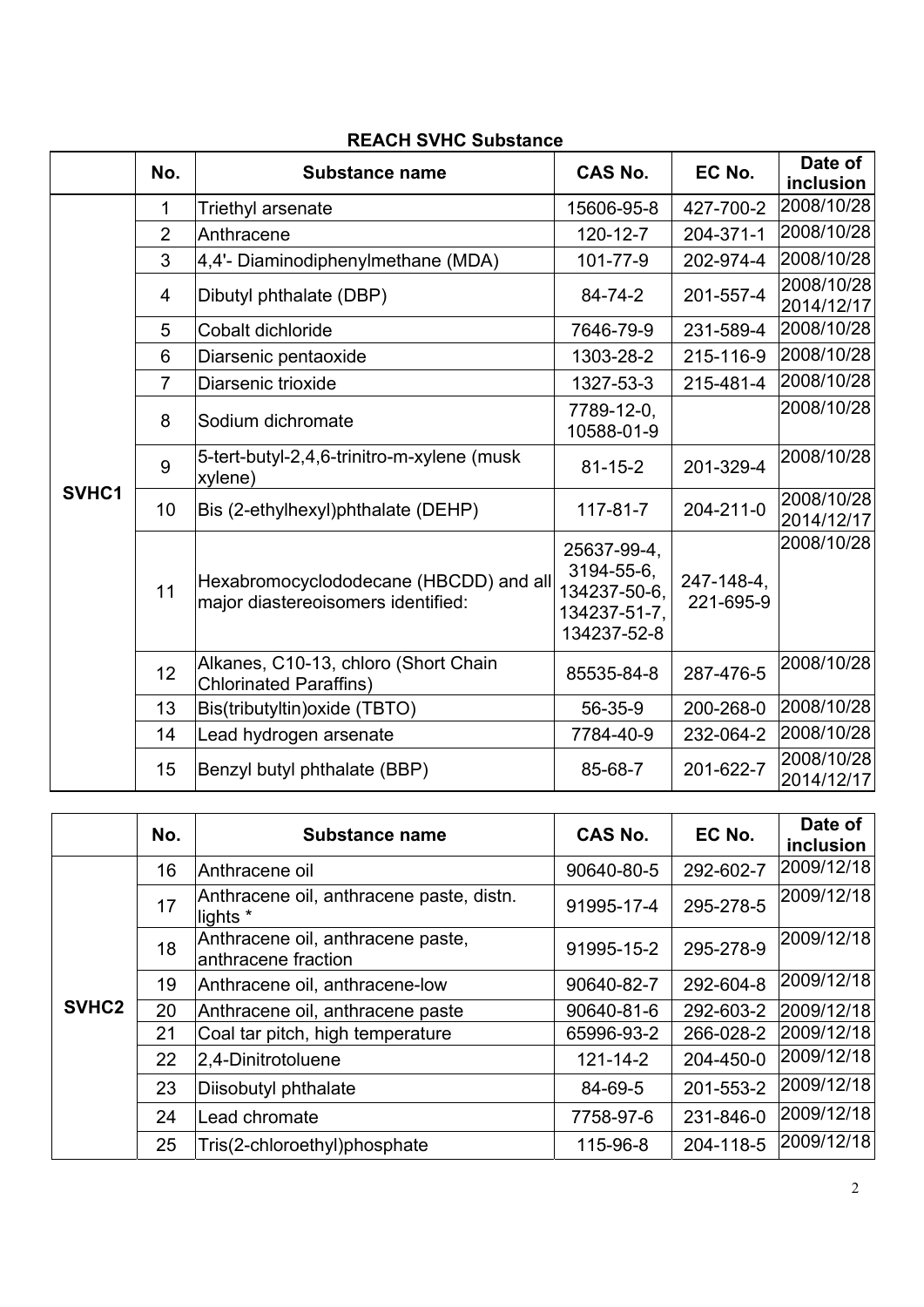| 26 | Lead chromate molybdate sulphate red (C.I.<br>Pigment Red 104) | 12656-85-8 | 235-759-9            | 2009/12/18 |
|----|----------------------------------------------------------------|------------|----------------------|------------|
| 27 | Lead sulfochromate yellow (C.I. Pigment<br>Yellow 34)          | 1344-37-2  | 215-693-7            | 2009/12/18 |
| 28 | Acrylamide                                                     | 79-06-1    | 201-173-7 2009/12/18 |            |

|       | No. | <b>Substance name</b>                   | CAS No.                              | <b>EC No</b>           | Date of<br>inclusion |
|-------|-----|-----------------------------------------|--------------------------------------|------------------------|----------------------|
|       | 29  | Sodium chromate                         | 7775-11-3                            | 231-889-5              | 2010/08/03           |
|       | 30  | Ammonium dichromate                     | 7789-09-5                            | 232-143-1              | 2010/08/03           |
|       | 31  | Potassium dichromate                    | 7778-50-9                            | 231-906-6              | 2010/08/03           |
|       | 32  | Potassium chromate                      | 7789-00-6                            | 232-140-5              | 2010/08/03           |
|       | 33  | Boric acid                              | 10043-35-3<br>11113-50-1             | 233-139-2<br>234-343-4 | 2010/08/03           |
| SVHC3 | 34  | Disodium tetraborate, anhydrous         | 1330-43-4<br>1303-96-4<br>12179-04-3 | 215-540-4              | 2010/08/03           |
|       | 35  | Tetraboron disodium heptaoxide, hydrate | 12267-73-1                           | 235-541-3              | 2010/08/03           |
|       | 36  | Trichloroethylene                       | 79-01-6                              | 201-167-4              | 2010/08/03           |

|       | No. | <b>Substance name</b>                                                                                                                               | CAS No.                 | EC No.    | Date of<br>inclusion |
|-------|-----|-----------------------------------------------------------------------------------------------------------------------------------------------------|-------------------------|-----------|----------------------|
|       | 37  | Cobalt(II) sulphate                                                                                                                                 | 10124-43-3              | 233-334-2 | 2010/12/15           |
|       | 38  | Cobalt(II) dinitrate                                                                                                                                | 10141-05-6              | 233-402-1 | 2010/12/15           |
|       | 39  | Cobalt(II) carbonate                                                                                                                                | 513-79-1                | 208-169-4 | 2010/12/15           |
|       | 40  | Cobalt(II) diacetate                                                                                                                                | 71-48-7                 | 200-755-8 | 2010/12/15           |
|       | 41  | 2-Methoxyethanol                                                                                                                                    | 109-86-4                | 203-713-7 | 2010/12/15           |
|       | 42  | 2-Ethoxyethanol                                                                                                                                     | 110-80-5                | 203-804-1 | 2010/12/15           |
| SVHC4 | 43  | Chromium trioxide                                                                                                                                   | 1333-82-0               | 215-607-8 | 2010/12/15           |
|       | 44  | Acids generated from chromium trioxide and<br>their oligomers:<br>Chromic acid<br>Dichromic acid<br>Oligomers of chromic acid and dichromic<br>acid | 7738-94-5<br>13530-68-2 |           | 12.15.2010           |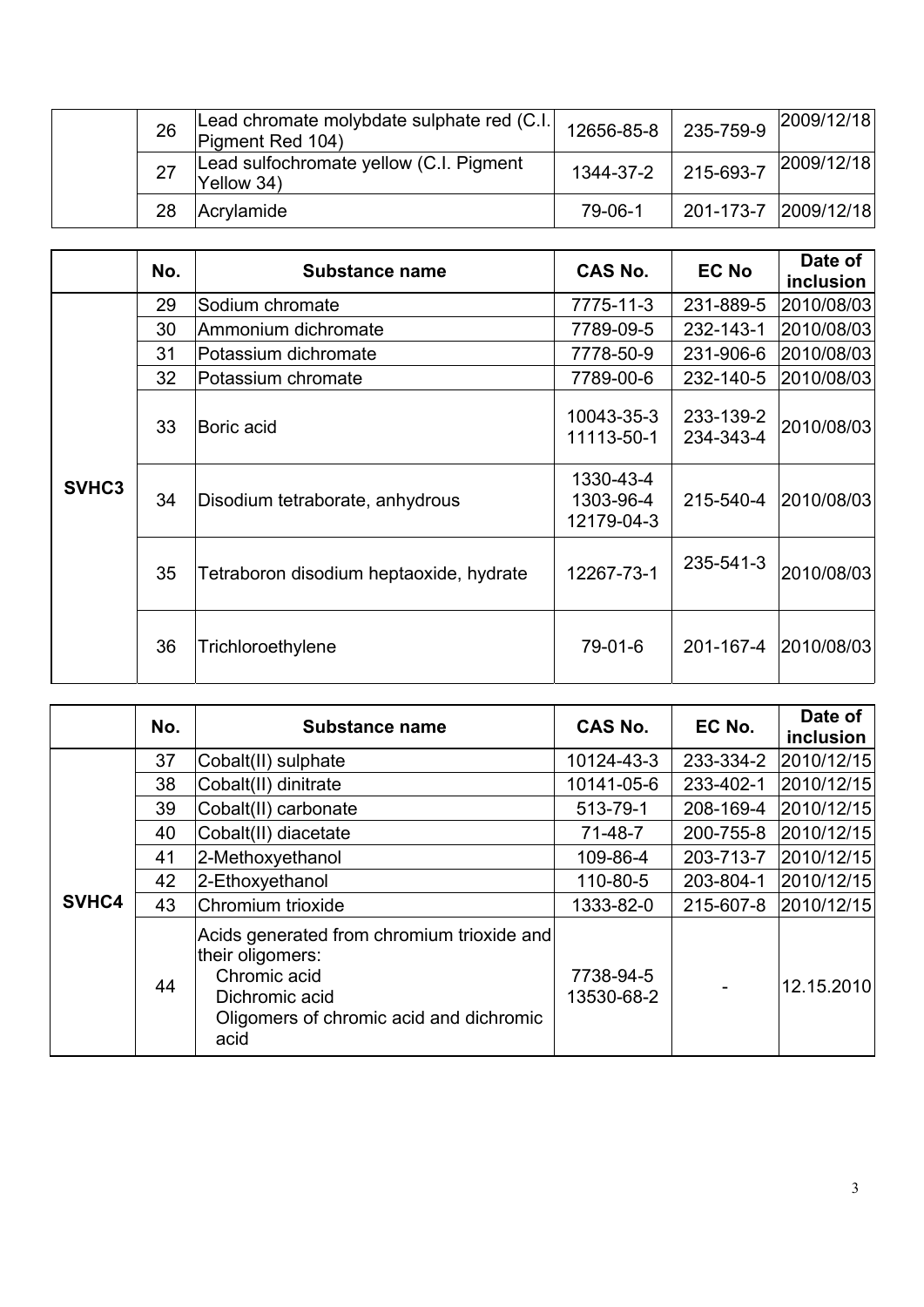|       | No. | <b>Substance name</b>                                                                 | <b>CAS No.</b>              | EC No.    | Date of<br>inclusion |
|-------|-----|---------------------------------------------------------------------------------------|-----------------------------|-----------|----------------------|
|       | 45  | 1,2-Benzenedicarboxylic acid,<br>di-C6-8-branched alkyl esters, C7-rich<br>(DIHP)     | 71888-89-6                  | 276-158-1 | 2011/06/20           |
|       | 46  | 1,2,3-trichloropropane                                                                | $96-18-4$                   | 202-486-1 | 2011/06/20           |
|       | 47  | 1-methyl-2-pyrrolidone                                                                | 872-50-4                    | 212-828-1 | 2011/06/20           |
| SVHC5 | 48  | <b>Hydrazine</b>                                                                      | 7803-57-8<br>$302 - 01 - 2$ | 206-114-9 | 2011/06/20           |
|       | 49  | 1,2-Benzenedicarboxylic acid,<br>di-C7-11-branched and linear alkyl esters<br>(DHNUP) | 68515-42-4                  | 276-158-1 | 2011/06/20           |
|       | 50  | Strontium chromate                                                                    | 7789-06-2                   | 232-142-6 | 2011/06/20           |
|       | 51  | 2-ethoxyethyl acetate                                                                 | 111-15-9                    | 203-839-2 | 2011/06/20           |

|       | No. | <b>Substance name</b>                                                      | <b>CAS No.</b> | EC No.    | Date of<br>inclusion |
|-------|-----|----------------------------------------------------------------------------|----------------|-----------|----------------------|
|       | 52  | Dichromium tris(chromate)                                                  | 24613-89-6     | 246-356-2 | 2011/11/19           |
|       | 53  | Potassium<br>hydroxyoctaoxodizincatedi-chromate                            | 11103-86-9     | 234-329-8 | 2011/11/19           |
|       | 54  | Pentazinc chromate octahydroxide                                           | 49663-84-5     | 256-418-0 | 2011/11/19           |
|       | 55  | Aluminosilicate Refractory Ceramic Fibres<br>(RCF)                         |                |           | 2011/11/19           |
|       | 56  | Zirconia Aluminosilicate Refractory Ceramic<br>Fibres (Zr-RCF)             |                |           | 2011/11/19           |
|       | 57  | Formaldehyde, oligomeric reaction products<br>with aniline (technical MDA) | 25214-70-4     | 500-036-1 | 2011/11/19           |
|       | 58  | Bis(2-methoxyethyl) phthalate                                              | 117-82-8       | 204-212-6 | 2011/11/19           |
|       | 59  | 2-Methoxyaniline; o-Anisidine                                              | $90 - 04 - 0$  | 201-963-1 | 2011/11/19           |
| SVHC6 | 60  | 4-(1,1,3,3-tetramethylbutyl)phenol,<br>(4-tert-Octylphenol)                | 140-66-9       | 205-426-2 | 2011/11/19           |
|       | 61  | 1,2-Dichloroethane                                                         | 107-06-2       | 203-458-1 | 2011/11/19           |
|       | 62  | Bis(2-methoxyethyl) ether                                                  | 111-96-6       | 203-924-4 | 2011/11/19           |
|       | 63  | Arsenic acid                                                               | 7778-39-4      | 231-901-9 | 2011/11/19           |
|       | 64  | Calcium arsenate                                                           | 7778-44-1      | 231-904-5 | 2011/11/19           |
|       | 65  | <b>Trilead diarsenate</b>                                                  | 3687-31-8      | 22-979-5  | 2011/11/19           |
|       | 66  | N, N-dimethylacetamide (DMAC)                                              | 127-19-5       | 204-826-4 | 2011/11/19           |
|       | 67  | 2,2'-dichloro-4,4'-methylenedianiline<br>(MOCA)                            | $101 - 14 - 4$ | 202-918-9 | 2011/11/19           |
|       | 68  | Lead azide Lead diazide                                                    | 13424-46-9     | 236-542-1 | 2011/11/19           |
|       | 69  | Lead styphnate                                                             | 15245-44-0     | 239-290-0 | 2011/11/19           |
|       | 70  | Lead dipicrate                                                             | 6477-64-1      | 229-335-2 | 2011/11/19           |
|       | 71  | Phenolphthalein                                                            | 77-09-8        | 201-004-7 | 2011/11/19           |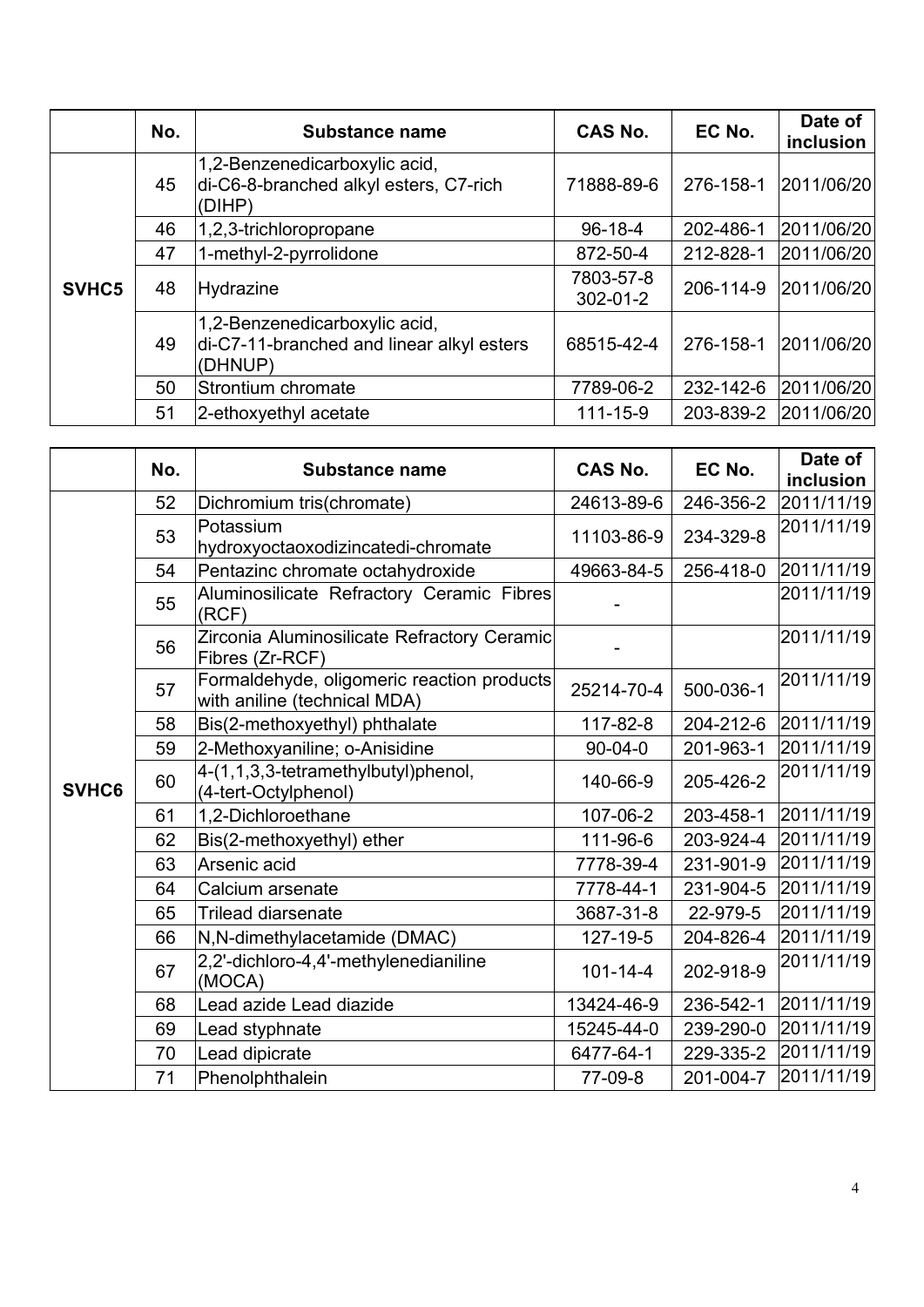|       | No. | <b>Substance name</b>                                                                                                                                                                                                                                      | <b>CAS No.</b> | EC No.    | Date of<br>inclusion |
|-------|-----|------------------------------------------------------------------------------------------------------------------------------------------------------------------------------------------------------------------------------------------------------------|----------------|-----------|----------------------|
|       | 72  | 1,2-bis(2-methoxyethoxy)ethane (TEGDME;<br>triglyme)                                                                                                                                                                                                       | 112-49-2       | 203-977-3 | 2012/06/22           |
|       | 73  | 1,2-dimethoxyethane; ethylene glycol<br>dimethyl ether (EGDME)                                                                                                                                                                                             | $110 - 71 - 4$ | 203-794-9 | 2012/06/22           |
|       | 74  | Diboron trioxide                                                                                                                                                                                                                                           | 1303-86-2      | 215-125-8 | 2012/06/22           |
|       | 75  | Formamide                                                                                                                                                                                                                                                  | $75-12-7$      | 200-842-0 | 2012/06/22           |
|       | 76  | Lead(II) bis(methanesulfonate)                                                                                                                                                                                                                             | 17570-76-2     | 401-750-5 | 2012/06/22           |
|       | 77  | 1,3,5-tris(oxiranylmethyl)-1,3,5-triazine-2,4,<br>$6(1H, 3H, 5H)$ -trione (TGIC)                                                                                                                                                                           | 2451-62-9      | 219-514-3 | 2012/06/22           |
|       | 78  | $1,3,5$ -tris $(2S \text{ and }$<br>2R)-2,3-epoxypropyl]-1,3,5-triazine-2,4,6-(1<br>$H, 3H, 5H$ )-trione ( $\beta$ -TGIC)                                                                                                                                  | 59653-74-6     | 423-400-0 | 2012/06/22           |
|       | 79  | 4,4'-bis(dimethylamino)benzophenone<br>(Michler's ketone)                                                                                                                                                                                                  | $90 - 94 - 8$  | 202-027-5 | 2012/06/22           |
|       | 80  | N,N,N',N'-tetramethyl-4,4'-methylenedianilin<br>e (Michler's base)                                                                                                                                                                                         | $101 - 61 - 1$ | 202-959-2 | 2012/06/22           |
| SVHC7 | 81  | [4-[[4-anilino-1-naphthyl][4-(dimethylamino)<br>phenyl]methylene]cyclohexa-2,5-dien-1-ylid<br>ene] dimethylammonium chloride (C.I. Basic<br>Blue 26) [with $\geq 0.1\%$ of Michler's ketone<br>(EC No. 202-027-5) or Michler's base (EC<br>No. 202-959-2)] | 2580-56-5      | 219-943-6 | 2012/06/22           |
|       | 82  | [4-[4,4'-bis(dimethylamino)<br>benzhydrylidene]cyclohexa-2,5-dien-1-ylide<br>ne]dimethylammonium chloride (C.I. Basic<br>Violet 3) [with $\geq 0.1\%$ of Michler's ketone<br>(EC No. 202-027-5) or Michler's base (EC<br>No. 202-959-2)]                   | 548-62-9       | 208-953-6 | 2012/06/22           |
|       | 83  | 4,4'-bis(dimethylamino)-4"-(methylamino)trit<br>yl alcohol [with $\geq 0.1\%$ of Michler's ketone<br>(EC No. 202-027-5) or Michler's base (EC<br>No. 202-959-2)]                                                                                           | 561-41-1       | 209-218-2 | 2012/06/22           |
|       | 84  | $\alpha$ , $\alpha$ -Bis[4-(dimethylamino)phenyl]-4<br>(phenylamino)naphthalene-1-methanol (C.I.<br>Solvent Blue 4) [with $\geq 0.1\%$ of Michler's<br>ketone (EC No. 202-027-5) or Michler's<br>base (EC No. 202-959-2)]                                  | 6786-83-0      | 229-851-8 | 2012/06/22           |

|       | No. | <b>Substance name</b>                  | <b>CAS No.</b> | EC No.    | Date of<br>inclusion |
|-------|-----|----------------------------------------|----------------|-----------|----------------------|
| SVHC8 | 85  | Pyrochlore, antimony lead yellow       | 8012-00-8      | 232-382-1 | 2012/12/13           |
|       | 86  | $6$ -methoxy-m-toluidine (p-cresidine) | 120-71-8       | 204-419-1 | 2012/12/13           |
|       | 87  | Henicosafluoroundecanoic acid          | 2058-94-8      | 218-165-4 | 2012/12/13           |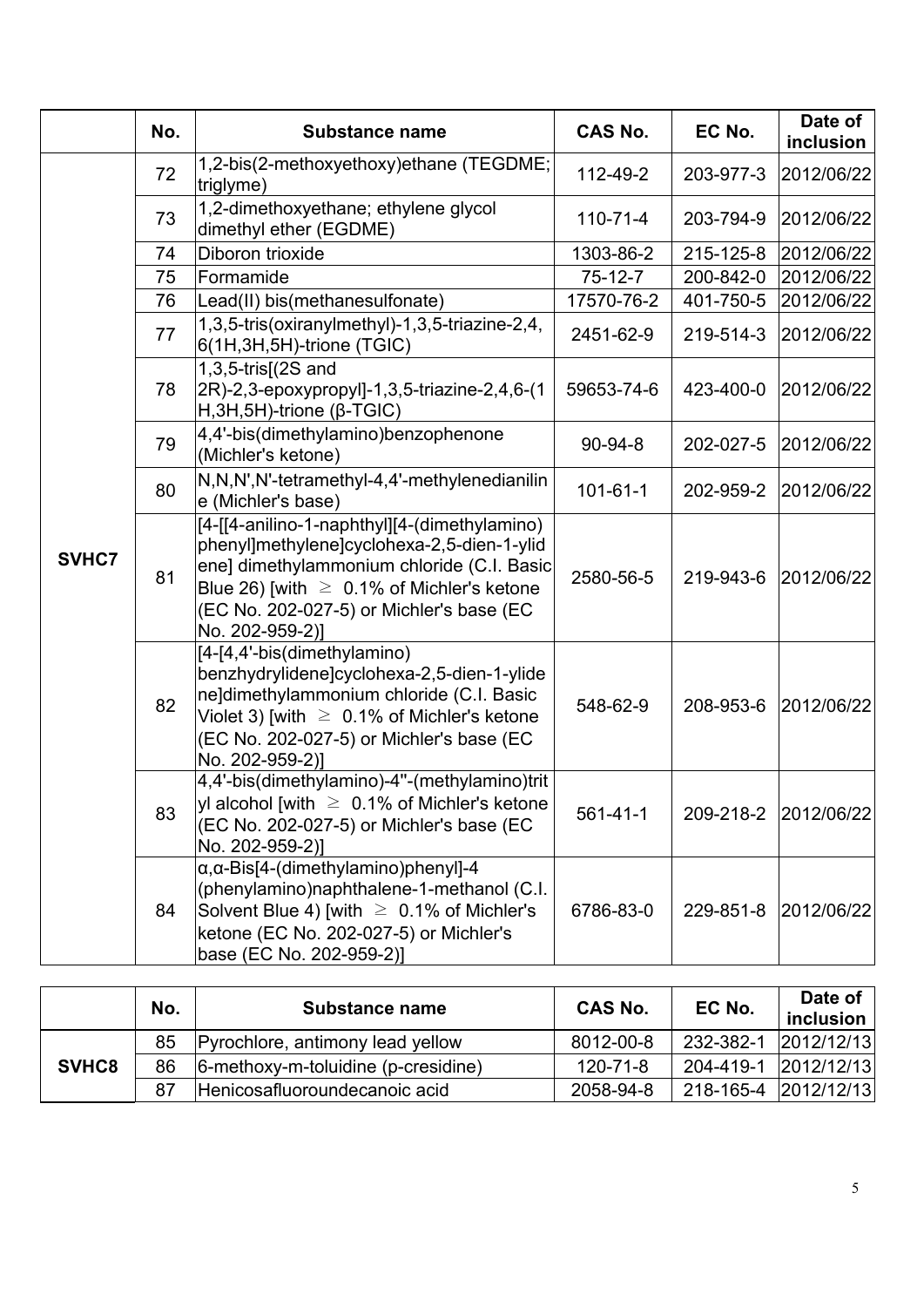| 88  | Hexahydromethylphthalic anhydride [1],<br>Hexahydro-4-methylphthalic anhydride [2],<br>Hexahydro-1-methylphthalic anhydride [3],<br>Hexahydro-3-methylphthalic anhydride [4]<br>[The individual isomers [2], [3] and [4]<br>(including their cis- and trans- stereo<br>isomeric forms) and all possible<br>combinations of the isomers [1] are covered<br>by this entry] | 25550-51-0,<br>19438-60-9.<br>48122-14-1,<br>57110-29-9 | 247-094-1,<br>243-072-0,<br>256-356-4,<br>260-566-1 | 2012/12/13 |
|-----|--------------------------------------------------------------------------------------------------------------------------------------------------------------------------------------------------------------------------------------------------------------------------------------------------------------------------------------------------------------------------|---------------------------------------------------------|-----------------------------------------------------|------------|
| 89  | Cyclohexane-1,2-dicarboxylic anhydride [1],<br>cis-cyclohexane-1,2-dicarboxylic anhydride<br>[2], trans-cyclohexane-1,2-dicarboxylic<br>anhydride [3] [The individual cis- [2] and<br>trans- [3] isomer substances and all<br>possible combinations of the cis- and<br>trans-isomers [1] are covered by this entry]                                                      | $85-42-7$ ,<br>13149-00-3,<br>14166-21-3                | 201-604-9<br>236-086-3<br>238-009-9                 | 2012/12/13 |
| 90  | Dibutyltin dichloride (DBTC)                                                                                                                                                                                                                                                                                                                                             | 683-18-1                                                | 211-670-0                                           | 2012/12/13 |
| 91  | Lead bis(tetrafluoroborate)                                                                                                                                                                                                                                                                                                                                              | 13814-96-5                                              | 237-486-0                                           | 2012/12/13 |
| 92  | Lead dinitrate                                                                                                                                                                                                                                                                                                                                                           | 10099-74-8                                              | 233-245-9                                           | 2012/12/13 |
| 93  | Silicic acid, lead salt                                                                                                                                                                                                                                                                                                                                                  | 11120-22-2                                              | 234-363-3                                           | 2012/12/13 |
| 94  | 4-Aminoazobenzene                                                                                                                                                                                                                                                                                                                                                        | 60-09-3                                                 | 200-453-6                                           | 2012/12/13 |
| 95  | Lead titanium zirconium oxide                                                                                                                                                                                                                                                                                                                                            | 12626-81-2                                              | 235-727-4                                           | 2012/12/13 |
| 96  | Lead monoxide (lead oxide)                                                                                                                                                                                                                                                                                                                                               | 1317-36-8                                               | 215-267-0                                           | 2012/12/13 |
| 97  | o-Toluidine                                                                                                                                                                                                                                                                                                                                                              | $95 - 53 - 4$                                           | 202-429-0                                           | 2012/12/13 |
| 98  | 3-ethyl-2-methyl-2-(3-methylbutyl)-1,3-oxaz<br>olidine                                                                                                                                                                                                                                                                                                                   | 143860-04-2                                             | 421-150-7                                           | 2012/12/13 |
| 99  | Silicic acid ( $H_2Si_2O_5$ ), barium salt (1:1),<br>lead-doped[with lead (Pb) content above the<br>applicable generic concentration limit<br>for 'toxicity for reproduction' Repr. 1A (CLP)<br>or category 1 (DSD); the substance is a<br>member of the group entry of lead<br>compounds, with index number<br>082-001-00-6 in Regulation (EC) No<br>1272/2008]         | 68784-75-8                                              | 272-271-5                                           | 2012/12/13 |
| 100 | Trilead bis(carbonate)dihydroxide                                                                                                                                                                                                                                                                                                                                        | 1319-46-6                                               | 215-290-6                                           | 2012/12/13 |
| 101 | Furan                                                                                                                                                                                                                                                                                                                                                                    | 110-00-9                                                | 203-727-3                                           | 2012/12/13 |
| 102 | N,N-dimethylformamide                                                                                                                                                                                                                                                                                                                                                    | 68-12-2                                                 | 200-679-5                                           | 2012/12/13 |
| 103 | 4-(1,1,3,3-tetramethylbutyl)phenol,<br>ethoxylated [covering well-defined<br>substances and UVCB substances,<br>polymers and homologues]                                                                                                                                                                                                                                 |                                                         |                                                     | 2012/12/13 |
| 104 | 4-Nonylphenol, branched and linear<br>[substances with a linear and/or branched<br>alkyl chain with a carbon number of 9<br>covalently bound in position 4 to phenol,<br>covering also UVCB- and well-defined<br>substances which include any of the<br>individual isomers or a combination thereof]                                                                     |                                                         |                                                     | 2012/12/13 |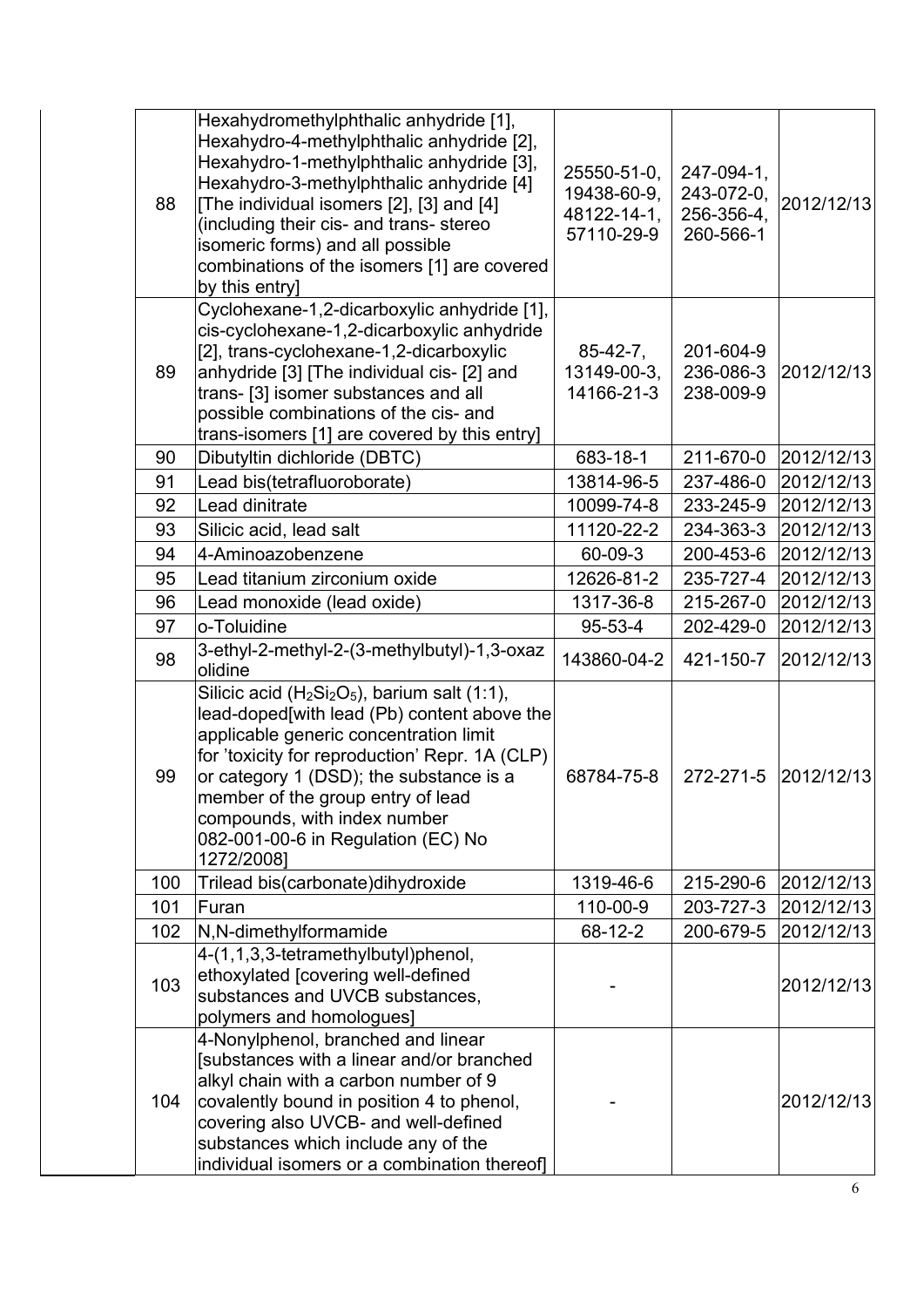| 105 | 4,4'-methylenedi-o-toluidine                                        | 838-88-0      | 212-658-8  | 2012/12/13 |
|-----|---------------------------------------------------------------------|---------------|------------|------------|
| 106 | Diethyl sulphate                                                    | 64-67-5       | 200-589-6  | 2012/12/13 |
| 107 | Dimethyl sulphate                                                   | $77 - 78 - 1$ | 201-058-1  | 2012/12/13 |
| 108 | Lead oxide sulfate                                                  | 12036-76-9    | 234-853-7  | 2012/12/13 |
| 109 | Lead titanium trioxide                                              | 12060-00-3    | 235-038-9  | 2012/12/13 |
| 110 | Acetic acid, lead salt, basic                                       | 51404-69-4    | 257-175-3  | 2012/12/13 |
| 111 | [Phthalato(2-)]dioxotrilead                                         | 69011-06-9    | 273-688-5  | 2012/12/13 |
| 112 | Bis(pentabromophenyl) ether<br>(decabromodiphenyl ether; DecaBDE)   | 1163-19-5     | 214-604-9  | 2012/12/13 |
| 113 | N-methylacetamide                                                   | 79-16-3       | 201-182-6  | 2012/12/13 |
| 114 | Dinoseb (6-sec-butyl-2,4-dinitrophenol)                             | 88-85-7       | 201-861-7  | 2012/12/13 |
| 115 | 1,2-Diethoxyethane                                                  | 629-14-1      | 211-076-1  | 2012/12/13 |
| 116 | Tetralead trioxide sulphate                                         | 12202-17-4    | 235-380-9  | 2012/12/13 |
| 117 | N-pentyl-isopentylphthalate                                         | 776297-69-9   |            | 2012/12/13 |
| 118 | Dioxobis(stearato)trilead                                           | 12578-12-0    | 235-702-8  | 2012/12/13 |
| 119 | Tetraethyllead                                                      | 78-00-2       | 201-075-4  | 2012/12/13 |
| 120 | Pentalead tetraoxide sulphate                                       | 12065-90-6    | 235-067-7  | 2012/12/13 |
| 121 | Pentacosafluorotridecanoic acid                                     | 72629-94-8    | 276-745-2  | 2012/12/13 |
| 122 | Tricosafluorododecanoic acid                                        | 307-55-1      | 206-203-2  | 2012/12/13 |
| 123 | Heptacosafluorotetradecanoic acid                                   | 376-06-7      | 206-803-4  | 2012/12/13 |
| 124 | 1-bromopropane (n-propyl bromide)                                   | 106-94-5      | 203-445-0  | 2012/12/13 |
| 125 | Methoxyacetic acid                                                  | 625-45-6      | 210-894-6  | 2012/12/13 |
| 126 | 4-methyl-m-phenylenediamine<br>(toluene-2,4-diamine)                | 95-80-7       | 202-453-1  | 2012/12/13 |
| 127 | Methyloxirane (Propylene oxide)                                     | 75-56-9       | 200-879-2  | 2012/12/13 |
| 128 | Trilead dioxide phosphonate                                         | 12141-20-7    | 235-252-2  | 2012/12/13 |
| 129 | o-aminoazotoluene                                                   | 97-56-3       | 202-591-2  | 2012/12/13 |
| 130 | 1,2-Benzenedicarboxylic acid, dipentylester,<br>branched and linear | 84777-06-0    | 284-032-2  | 2012/12/13 |
| 131 | 4,4'-oxydianiline and its salts                                     | 101-80-4      | 202-977-0  | 2012/12/13 |
| 132 | Orange lead (lead tetroxide)                                        | 1314-41-6     | 215-235-6  | 2012/12/13 |
| 133 | Biphenyl-4-ylamine                                                  | $92 - 67 - 1$ | 202-177-1  | 2012/12/13 |
| 134 | Diisopentylphthalate                                                | 605-50-5      | 210-088-4  | 2012/12/13 |
| 135 | Fatty acids, C16-18, lead salts                                     | 91031-62-8    | 292-966-7  | 2012/12/13 |
| 136 | Diazene-1,2-dicarboxamide<br>(C,C'-azodi(formamide))                | 123-77-3      | 204-650-8  | 2012/12/13 |
| 137 | Sulfurous acid, lead salt, dibasic                                  | 62229-08-7    | 263-467-1  | 2012/12/13 |
| 138 | Lead cyanamidate                                                    | 20837-86-9    | 20837-86-9 | 2012/12/13 |

|                   | No. | <b>Substance name</b>                       | <b>CAS No.</b> | EC No.               | Date of<br>inclusion |
|-------------------|-----|---------------------------------------------|----------------|----------------------|----------------------|
| SVHC <sub>9</sub> | 139 | <b>Cadmium</b>                              | 7440-43-9      | 231-152-8 2013/06/20 |                      |
|                   | 140 | Ammonium pentadecafluorooctanoate<br>(APFO) | 3825-26-1      | 3825-26-1 2013/06/20 |                      |
|                   | 141 | Pentadecafluorooctanoic acid (PFOA)         | 335-67-1       | 206-397-9            | 2013/06/20           |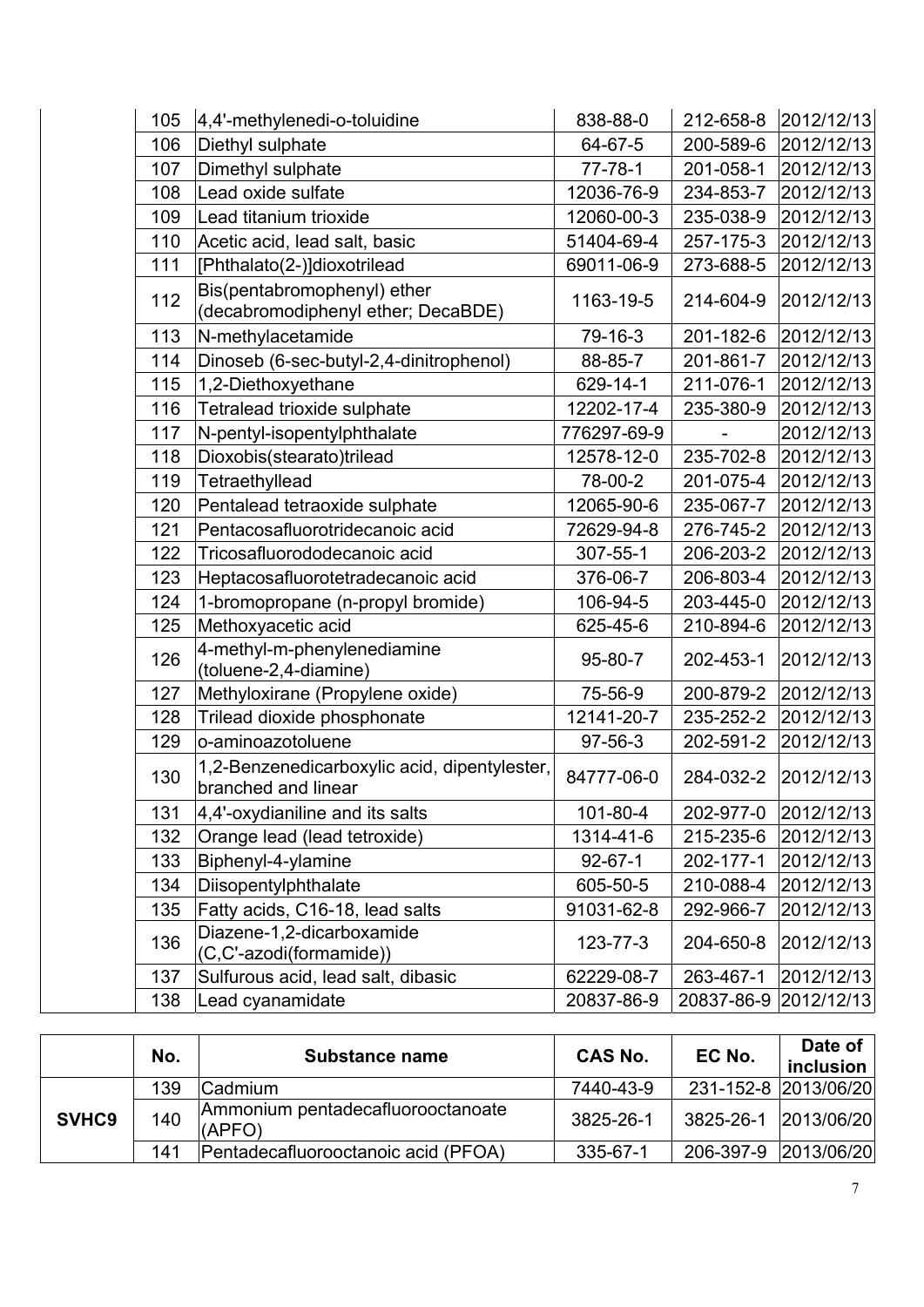| 142 | Dipentyl phthalate (DPP)                                                                                                                                                                                                                                                                                                                                   | 131-18-0  |                      | 205-017-9 2013/06/20 |
|-----|------------------------------------------------------------------------------------------------------------------------------------------------------------------------------------------------------------------------------------------------------------------------------------------------------------------------------------------------------------|-----------|----------------------|----------------------|
| 143 | 4-Nonylphenol, branched and linear,<br>ethoxylated [substances with a linear and/or<br>branched alkyl chain with a carbon number<br>of 9 covalently bound in position 4 to<br>phenol, ethoxylated covering UVCB- and<br>well-defined substances, polymers and<br>homologues, which include any of the<br>individual isomers and/or combinations<br>thereof |           |                      | 2013/06/20           |
| 144 | Cadmium oxide                                                                                                                                                                                                                                                                                                                                              | 1306-19-0 | 215-146-2 2013/06/20 |                      |

|        | No. | <b>Substance name</b>                                                                                                                                                | <b>CAS No.</b> | EC No.    | Date of<br>inclusion |
|--------|-----|----------------------------------------------------------------------------------------------------------------------------------------------------------------------|----------------|-----------|----------------------|
|        | 145 | Cadmium sulphide                                                                                                                                                     | 1306-23-6      | 215-147-8 | 2013/10/17           |
| SVHC10 | 146 | Dihexyl phthalate                                                                                                                                                    | 84-75-3        | 201-559-5 | 2013/10/17           |
|        | 147 | "Disodium<br>$[3,3'$ -[[1,1'-biphenyl]-4,4'-diylbis(azo)]<br>bis(4-aminonaphthalene-1-sulphonate)<br>(C.I. Direct Red 28)"                                           | 573-58-0       | 209-358-4 | 2013/10/17           |
|        | 148 | Disodium<br>4-amino-3-[[4'-[(2,4-diaminophenyl)azo][1,1 <br>'-biphenyl]-4-yl]azo]<br>-5-hydroxy-6-(phenylazo)naphthalene-2,7-<br>disulphonate (C.I. Direct Black 38) | 1937-37-7      | 217-710-3 | 2013/10/17           |
|        | 149 | Imidazolidine-2-thione;<br>2-imidazoline-2-thiol                                                                                                                     | 96-45-7        | 202-506-9 | 2013/10/17           |
|        | 150 | Lead di (acetate)                                                                                                                                                    | $301 - 04 - 2$ | 206-104-4 | 2013/10/17           |
|        | 151 | Trixylyl phosphate                                                                                                                                                   | 25155-23-1     | 246-677-8 | 2013/10/17           |

|        | No. | <b>Substance name</b>                                                     | <b>CAS No.</b> | EC No.                  | Date of<br>inclusion |
|--------|-----|---------------------------------------------------------------------------|----------------|-------------------------|----------------------|
|        | 152 | Cadmium chloride                                                          | 10108-64-2     | 233-296-7               | 2014/6/16            |
|        | 153 | dihexyl<br>1,2-Benzenedicarboxylic<br>acid,<br>ester, branched and linear | 68515-50-4     | 271-093-5               | 2014/6/16            |
| SVHC11 | 154 | Sodium peroxometaborate                                                   | 7632-04-4      | 231-556-4               | 2014/6/16            |
|        | 155 | Sodium perborate; perboric acid, sodium<br>salt                           | 15120-21-5     | 239-172-9;<br>234-390-0 | 2014/6/16            |

|        | No. | <b>Substance name</b> | <b>CAS No.</b>           | EC No.    | Date of<br>inclusion |
|--------|-----|-----------------------|--------------------------|-----------|----------------------|
|        | 156 | Cadmium fluoride      | 7790-79-6                | 232-222-0 | 2014/12/17           |
| SVHC12 | 157 | Cadmium sulphate      | 10124-36-4<br>31119-53-6 |           | 233-331-6 2014/12/17 |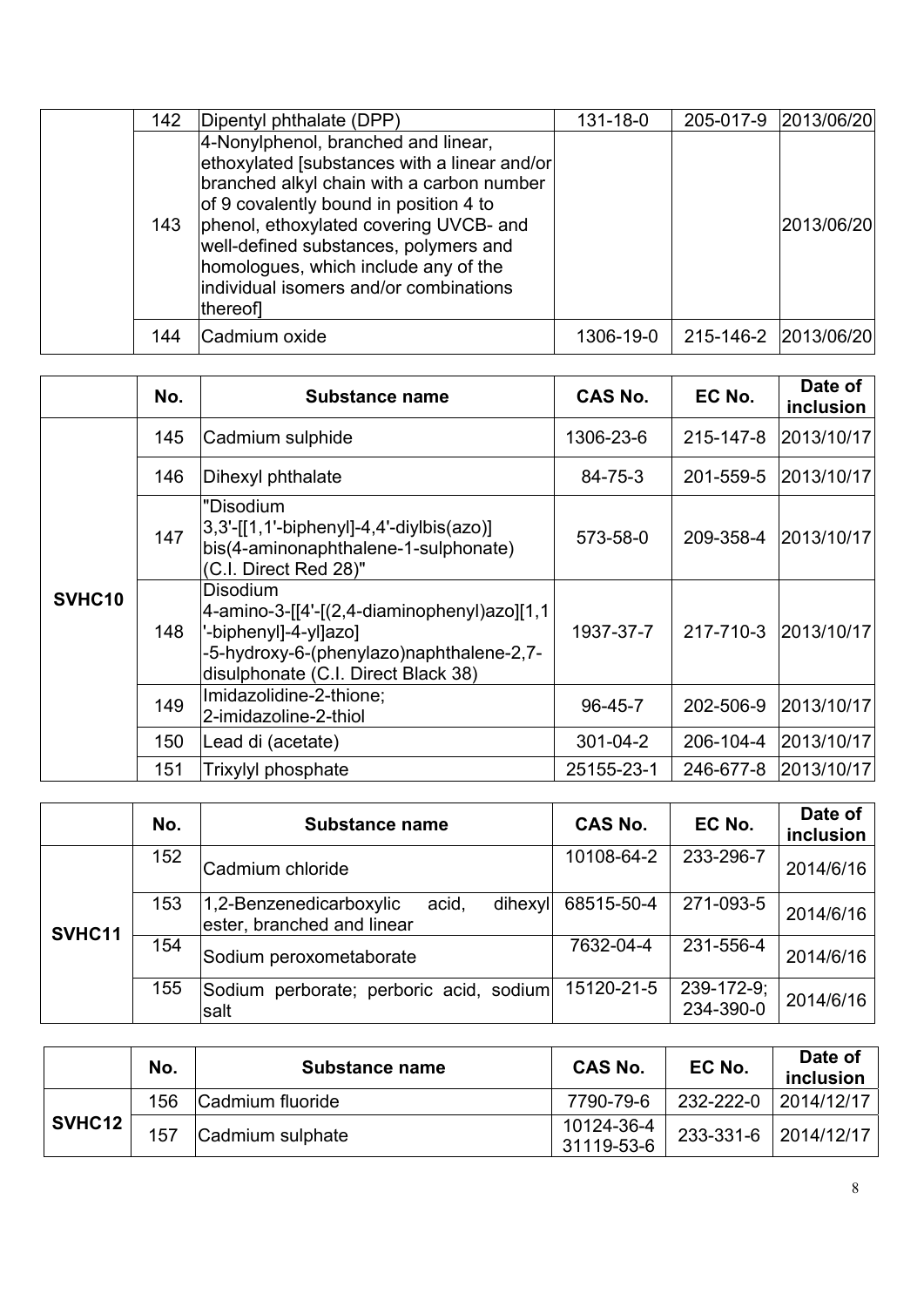| 158 | 2-(2H-benzotriazol-2-yl)-4,6-<br>ditertpentylphenol (UV-328)                                                                                                                                                                                                                                | 25973-55-1 | 247-384-8 | 2014/12/17 |
|-----|---------------------------------------------------------------------------------------------------------------------------------------------------------------------------------------------------------------------------------------------------------------------------------------------|------------|-----------|------------|
| 159 | 2-benzotriazol-2-yl-4,6-<br>di-tert-butylphenol (UV-320)                                                                                                                                                                                                                                    | 3846-71-7  | 223-346-6 | 2014/12/17 |
| 160 | Reaction mass of 2-ethylhexyl<br>10-ethyl-4,4-dioctyl-7-<br>oxo-8-oxa-3,5-dithia-4-<br>Istannatetradecanoate<br>and 2-ethylhexyl 10-ethyl-4-<br>[[[2-[(2-ethylhexyl)oxy]-2-oxoethyl]<br>thio]-4-octyl-7-oxo-8-oxa-3,5-dithia-<br>4-stannatetradecanoate<br>(reaction mass of DOTE and MOTE) |            |           | 2014/12/17 |
| 161 | 2-ethylhexyl 10-ethyl-4,4-<br>dioctyl-7-oxo-8-oxa-3,5-<br>dithia-4-stannatetradecanoate (DOTE)                                                                                                                                                                                              | 15571-58-1 | 239-622-4 | 2014/12/17 |

|                    | No. | <b>Substance name</b>                                                                                                                                                                                                                                             | CAS No.    | EC No.    | Date of<br>inclusion |
|--------------------|-----|-------------------------------------------------------------------------------------------------------------------------------------------------------------------------------------------------------------------------------------------------------------------|------------|-----------|----------------------|
| SVHC <sub>13</sub> | 162 | 3%1,2-benzenedicarboxylic acid,<br>di-C6-10-alkyl esters;                                                                                                                                                                                                         | 68515-51-5 | 271-094-0 | 2016/6/15            |
|                    |     | 1,2-benzenedicarboxylic acid, mixed decyl<br>and hexyl and octyl diesters with $\geq 0.3\%$ of<br>dihexyl phthalate                                                                                                                                               | 68648-93-1 | 272-013-1 |                      |
|                    | 163 | 5-sec-butyl-2-(2,4-dimethylcyclohex-3-en-1<br>$-yl$ )-5-methyl-1,3-dioxane [1],<br>5-sec-butyl-2-(4,6-dimethylcyclohex-3-en-1<br>-yl)-5-methyl-1,3-dioxane [2] [covering any<br>the individual stereoisomers of [1] and<br>lof<br>[2] or any combination thereof] |            |           | 2016/6/15            |

|               | No. | Substance name                                                           | <b>CAS No.</b>                      | EC No.    | Date of<br>inclusion |
|---------------|-----|--------------------------------------------------------------------------|-------------------------------------|-----------|----------------------|
| <b>SVHC14</b> | 164 | 1,3-propanesultone                                                       | 1120-71-4                           | 214-317-9 | 2015/12/17           |
|               | 165 | 2,4-di-tert-butyl-6-(5-chlorobenzotriazol-2-yl <br>)phenol (UV-327)      | 3864-99-1                           | 223-383-8 | 2015/12/17           |
|               | 166 | 2-(2H-benzotriazol-2-yl)-4-(tert-butyl)-6-(se<br>c-butyl)phenol (UV-350) | 36437-37-3                          | 253-037-1 | 2015/12/17           |
|               | 167 | <b>Nitrobenzene</b>                                                      | 98-95-3                             | 202-716-0 | 2015/12/17           |
|               | 168 | Perfluorononan-1-oic-acid and its sodium<br>land ammonium salts          | 375-95-1<br>21049-39-8<br>4149-60-4 | 206-801-3 | 2015/12/17           |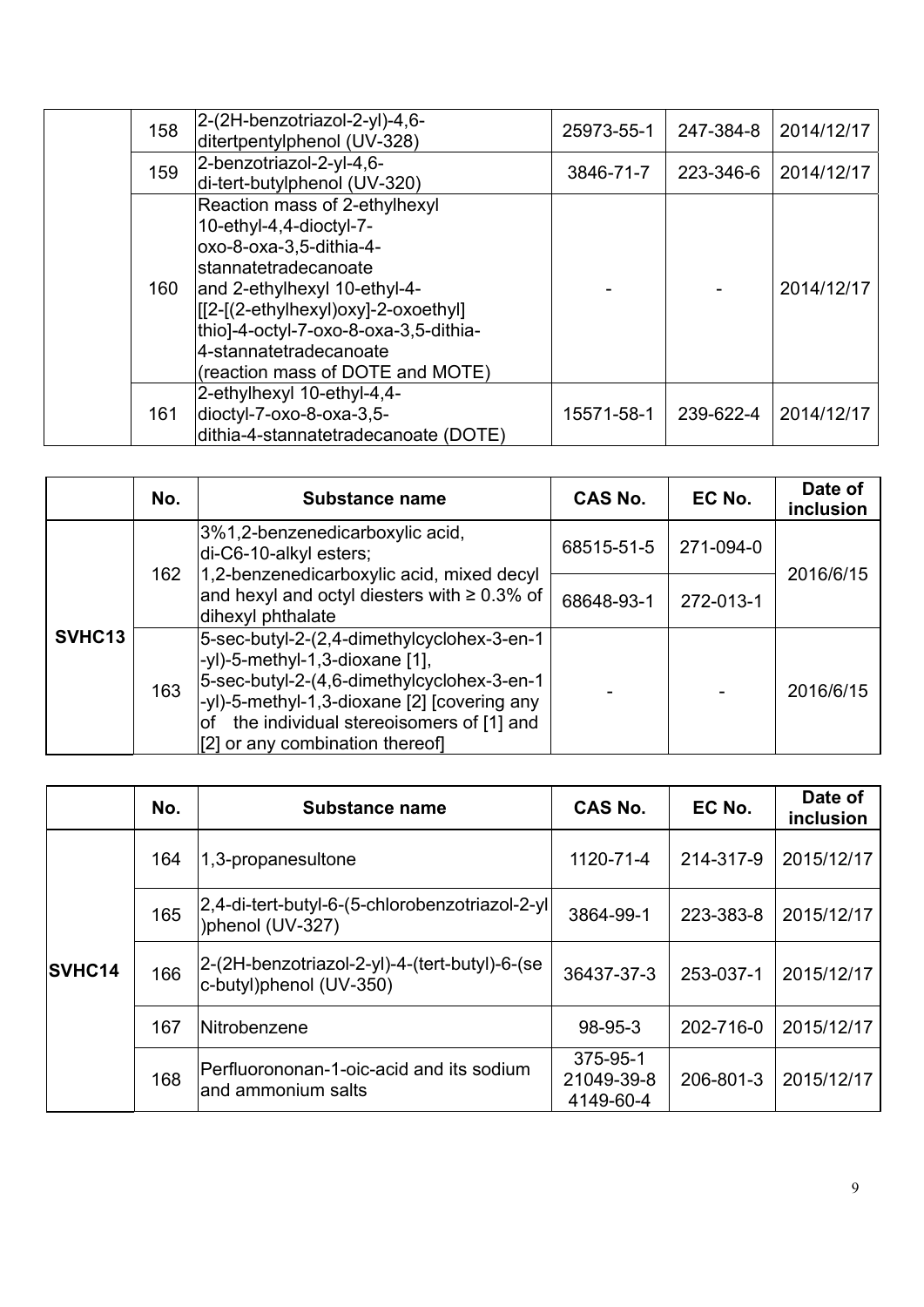|        | No. | Substance name     | <b>CAS No.</b> | EC No.    | Date of<br>inclusion |
|--------|-----|--------------------|----------------|-----------|----------------------|
| SVHC15 | 169 | Benzo[def]chrysene | $50-32-8$      | 200-028-5 | 2016/6/20            |

|               | No. | <b>Substance name</b>                                                                                                                                                                                                                                                                                                  | <b>CAS No.</b>                     | EC No.                 | Date of<br>inclusion |
|---------------|-----|------------------------------------------------------------------------------------------------------------------------------------------------------------------------------------------------------------------------------------------------------------------------------------------------------------------------|------------------------------------|------------------------|----------------------|
|               | 170 | $ 4,4$ '-isopropylidenediphenol (bisphenol A)                                                                                                                                                                                                                                                                          | 80-05-7                            | 201-245-8              | 2016/12/19           |
| <b>SVHC16</b> | 171 | 4-Heptylphenol, branched and linear<br>[substances with a linear and/or branched<br>alkyl chain with a carbon number of 7<br>covalently bound predominantly in<br>position 4 to phenol, covering also UVCB-<br>and well-defined substances which include<br>any of the individual isomers or a<br>combination thereofl |                                    |                        | 2016/12/19           |
|               |     | 172   Nonadecafluorodecanoic acid<br>(PFDA) and its sodium and ammonium<br>salts                                                                                                                                                                                                                                       | 3108-42-7<br>335-76-2<br>3830-45-3 | 206-400-3<br>221-470-5 | 2016/12/19           |
|               | 173 | $ p-(1, 1-dimethylpropyl)$ phenol                                                                                                                                                                                                                                                                                      | $80 - 46 - 6$                      | 201-280-9              | 2016/12/19           |

|        | No. | Substance name                                            | <b>CAS No.</b> | EC No.               | Date of<br>inclusion |
|--------|-----|-----------------------------------------------------------|----------------|----------------------|----------------------|
| SVHC17 | 174 | Perfluorohexane-1-sulphonic acid and its<br>salts (PFHxS) | 355-46-4       | 206-587-1 2017/07/07 |                      |

|                | No. | <b>Substance name</b>                                           | CAS No.                     | EC No. | Date of<br>inclusion |
|----------------|-----|-----------------------------------------------------------------|-----------------------------|--------|----------------------|
|                |     | Dechlorane plus (including any of its                           | 13560-89-9;                 |        | 2017/01/15           |
| <b>SVHC 18</b> | 175 | individual anti- and syn-isomers or any<br>combination thereof) | 135821-74-8;<br>135821-03-3 |        |                      |
|                | 176 | Benz[a]anthracene                                               | $56 - 55 - 3$               |        | 200-280-6 2017/01/15 |
|                | 177 | Cadmium nitrate                                                 | 10325-94-7                  |        | 233-710-6 2017/01/15 |
|                | 178 | Cadmium carbonate                                               | 513-78-0                    |        | 208-168-9 2017/01/15 |
|                | 179 | Cadmium hydroxide                                               | 21041-95-2                  |        | 244-168-5 2017/01/15 |
|                | 180 | Chrysene                                                        | 218-01-9                    |        | 205-923-4 2017/01/15 |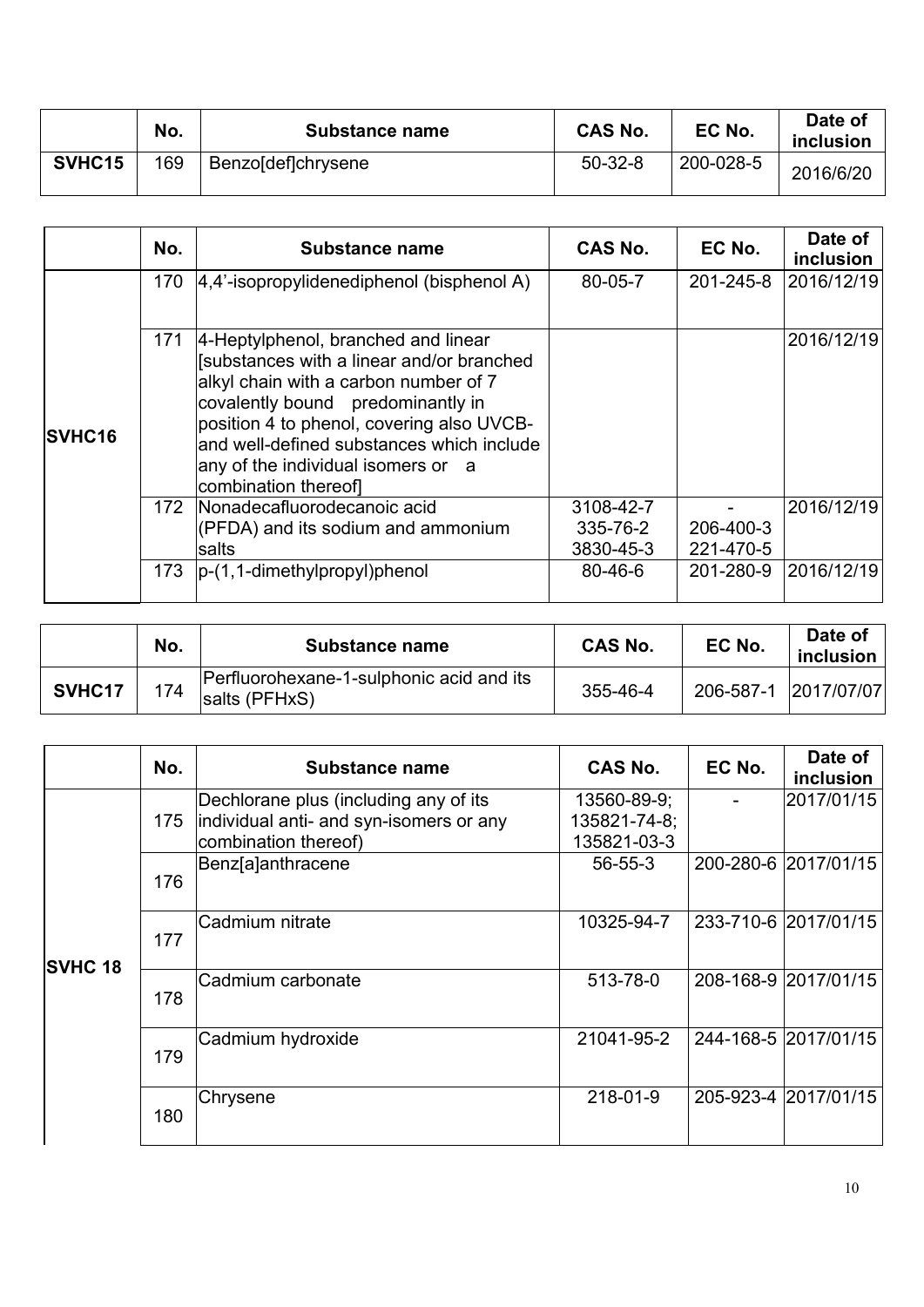|  | Reaction products of                               |  | 2017/01/15 |
|--|----------------------------------------------------|--|------------|
|  | $ 1,3,4$ -thiadiazolidine-2,5-dithione, formaldehy |  |            |
|  | 181 de and 4-heptylphenol, branched                |  |            |
|  | and linear (RP-HP) [with $\geq$ 0.1% w/w           |  |            |
|  | 4-heptylphenol, branched and linear                |  |            |

|                | No. | Substance name                                                                 | CAS No.        | EC No. | Date of<br><i>inclusion</i> |
|----------------|-----|--------------------------------------------------------------------------------|----------------|--------|-----------------------------|
|                | 182 | Benzene-1,2,4-tricarboxylic acid 1,2<br>anhydride (trimellitic anhydride; TMA) | 552-30-7       |        | 209-008-0 2018/06/27        |
|                | 183 | Benzo[ghi]perylene                                                             | 191-24-2       |        | 205-883-8 2018/06/27        |
|                | 184 | Decamethylcyclopenta<br>siloxane (D5)                                          | 541-02-6       |        | 208-764-9 2018/06/27        |
|                | 185 | Dicyclohexyl phthal<br>ate (DCHP)                                              | 84-61-7        |        | 201-545-9 2018/06/27        |
| <b>SVHC 19</b> | 186 | Disodium octaborate                                                            | 12008-41-2     |        | 234-541-0 2018/06/27        |
|                | 187 | decamethylcyclohex<br>asiloxane (D6)                                           | 540-97-6       |        | 208-762-8 2018/06/27        |
|                | 188 | Ethylenediamine (EDA)                                                          | $107 - 15 - 3$ |        | 203-468-6 2018/06/27        |
|                | 189 | Lead                                                                           | 7439-92-1      |        | 231-100-4 2018/06/27        |
|                | 190 | Octamethylcyclotetr<br>asiloxane (D4)                                          | 556-67-2       |        | 209-136-7 2018/06/27        |
|                | 191 | Terphenyl, hydrogenated                                                        | 61788-32-7     |        | 262-967-7 2018/06/27        |

|                | No. | <b>Substance name</b>                                              | <b>CAS No.</b>         | EC No. | Date of<br>inclusion |
|----------------|-----|--------------------------------------------------------------------|------------------------|--------|----------------------|
|                |     | 192 2.2-bis(4'-hydroxyphenyl)-4-methylpentane                      | 6807-17-6              |        | 401-720-1 2019/01/15 |
|                | 193 | Benzo[k]fluoranthene                                               | l207-08-9              |        | 205-916-6 2019/01/15 |
| <b>SVHC 20</b> | 194 | <b>Fluoranthene</b>                                                | 206-44-0<br>93951-69-0 |        | 205-912-4 2019/01/15 |
|                | 195 | <b>Phenanthrene</b>                                                | 85-01-8                |        | 201-581-5 2019/01/15 |
|                | 196 | Pyrene                                                             | 129-00-0<br>1718-52-1  |        | 204-927-3 2019/01/15 |
|                | 197 | 1,7,7-trimethyl-3-(phenylmethylene)-<br>bicyclo[2.2.1]heptan-2-one | 15087-24-8             |        | 239-139-9 2019/01/15 |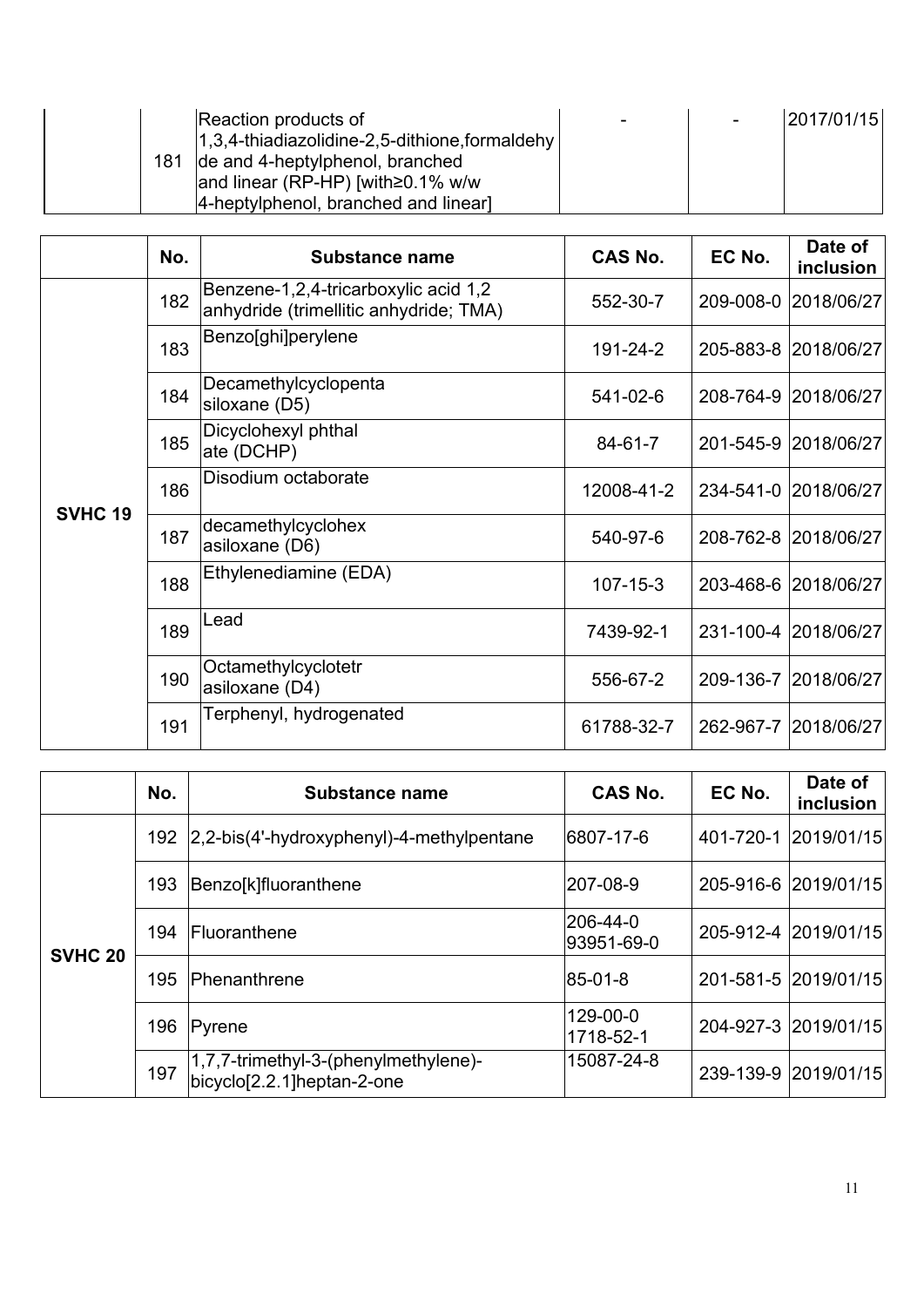|                | No. | <b>Substance name</b>                                                                                                                  | CAS No.       | EC No.    | Date of<br>inclusion |
|----------------|-----|----------------------------------------------------------------------------------------------------------------------------------------|---------------|-----------|----------------------|
|                | 198 | 2,3,3,3-tetrafluoro-2-(heptafluoropropoxy)<br>propionic acid, its salts and its acyl<br>halides                                        |               |           | 2019/07/16           |
|                | 199 | 2-methoxyethyl acetate                                                                                                                 | 110-49-6      | 203-772-9 | 2019/07/16           |
| <b>SVHC 20</b> | 200 | 4-tert-butylphenol                                                                                                                     | $98 - 54 - 4$ | 202-679-0 | 2019/07/16           |
|                | 201 | Tris(4-nonylphenyl, branched and linear)<br>phosphite (TNPP) with $\geq$ 0.1% w/w of<br>4-nonylphenol, branched and linear<br>$(4-NP)$ |               |           | 2019/07/16           |

|                | No. | Substance name                                                     | <b>CAS No.</b> | EC No.    | Date of<br>inclusion |
|----------------|-----|--------------------------------------------------------------------|----------------|-----------|----------------------|
|                | 202 | 2-methyl-1-(4-methylthiophenyl)-2-morph<br>olinopropan-1-one       | 119313-12-1    | 404-360-3 | 2020/01/16           |
| <b>SVHC 21</b> | 203 | 2-benzyl-2-dimethylamino-4'-morpholinob 71868-10-5<br>utyrophenone |                | 400-600-6 | 2020/01/16           |
|                | 204 | Diisohexyl phthalate                                               | 71850-09-4     | 276-090-2 | 2020/01/16           |
|                | 205 | Perfluorobutane sulfonic acid (PFBS) and<br>its salts              |                |           | 2020/01/16           |

|                | No. | <b>Substance name</b>                                                          | CAS No.     | EC No.    | Date of<br>inclusion |
|----------------|-----|--------------------------------------------------------------------------------|-------------|-----------|----------------------|
|                | 202 | 2-methyl-1-(4-methylthiophenyl)-2-morph<br>olinopropan-1-one                   | 119313-12-1 | 404-360-3 | 2020/01/16           |
| <b>SVHC 22</b> | 203 | 2-benzyl-2-dimethylamino-4'-morpholinob  <sub>71868-10-5</sub><br>utyrophenone |             | 400-600-6 | 2020/01/16           |
|                | 204 | Diisohexyl phthalate                                                           | 71850-09-4  | 276-090-2 | 2020/01/16           |
|                | 205 | Perfluorobutane sulfonic acid (PFBS) and<br>lits salts                         |             |           | 2020/01/16           |

|                | No. | <b>Substance name</b> | <b>CAS No.</b> | EC No.    | Date of<br>inclusion |
|----------------|-----|-----------------------|----------------|-----------|----------------------|
| <b>SVHC 23</b> |     | 206 1-vinylimidazole  | 1072-63-5      | 214-012-0 | 2020/06/17           |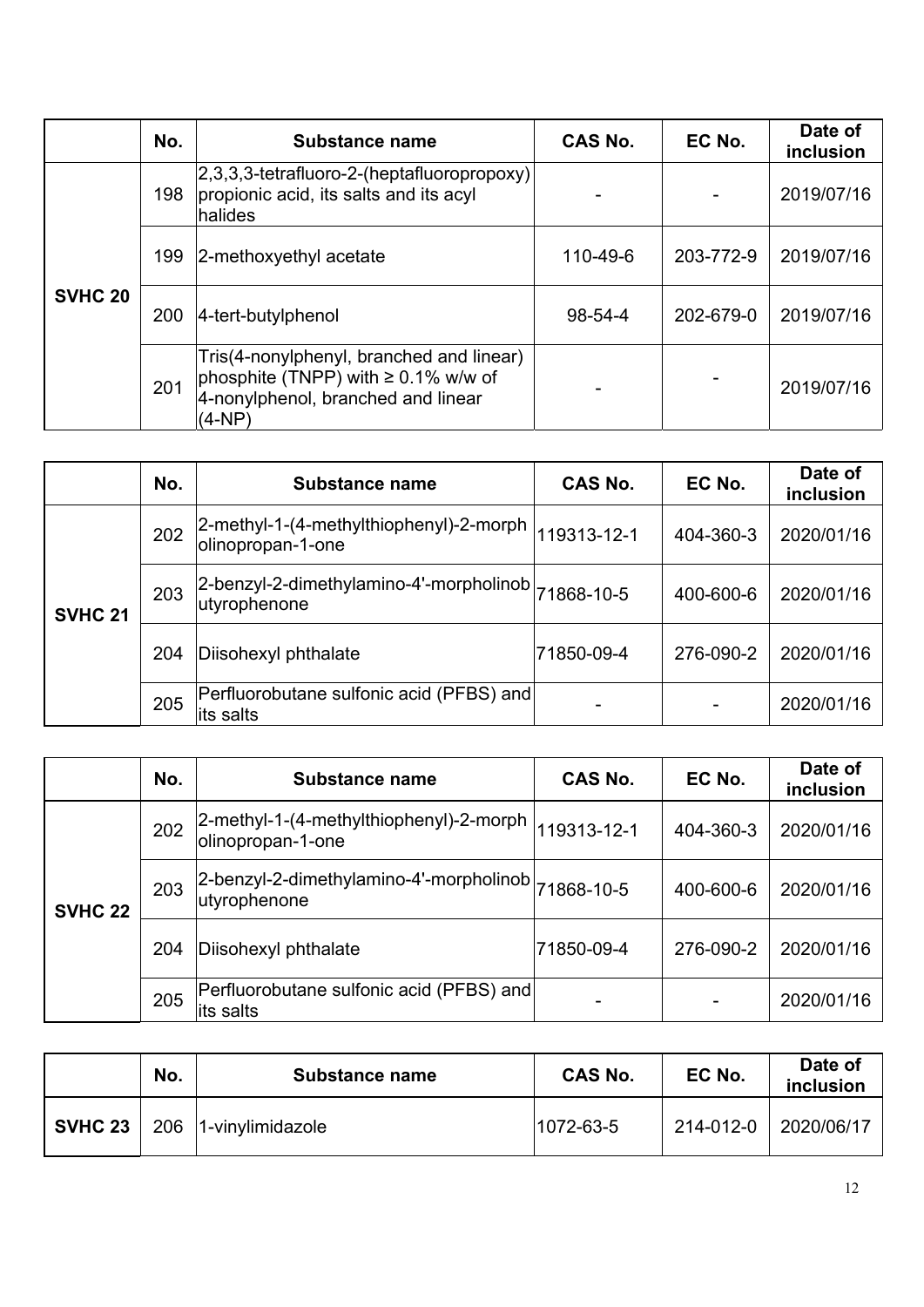|  | 207 | 2-methylimidazole                       | 693-98-1    | 211-765-7 | 2020/06/17 |
|--|-----|-----------------------------------------|-------------|-----------|------------|
|  | 208 | Butyl 4-hydroxybenzoate                 | $ 94-26-8 $ | 202-318-7 | 2020/06/17 |
|  | 209 | Dibutylbis(pentane-2,4-dionato-O,O')tin | 22673-19-4  | 245-152-0 | 2020/06/17 |

|                | No. | <b>Substance name</b>                                                                                                                                                                                                     | CAS No.                         | EC No.    | Date of<br>inclusion |
|----------------|-----|---------------------------------------------------------------------------------------------------------------------------------------------------------------------------------------------------------------------------|---------------------------------|-----------|----------------------|
|                | 210 | $\textsf{Bis}(2-(2-methoxyethoxy)ethyl)$ ether                                                                                                                                                                            | 143-24-8                        | 205-594-7 | 2021/01/20           |
| <b>SVHC 24</b> | 211 | Dioctyltin dilaurate, stannane,<br>dioctyl-, bis(coco acyloxy) derivs.,<br>and any other stannane, dioctyl-,<br>bis(fatty acyloxy) derivs. wherein C12 is<br>the predominant carbon number of the<br>fatty acyloxy moiety | 3648-18-8 and<br><b>lothers</b> | 222-883-3 | 2021/01/20           |

|                | No. | <b>Substance name</b>                                                                                                                                                                                                                                               | <b>CAS No.</b>                                                    | EC No.                              | Date of<br>inclusion |
|----------------|-----|---------------------------------------------------------------------------------------------------------------------------------------------------------------------------------------------------------------------------------------------------------------------|-------------------------------------------------------------------|-------------------------------------|----------------------|
|                | 212 | 2-(4-tertbutylbenzyl)propionaldehyde and<br>its individual stereoisomers:<br>$(2R)$ -3- $(4$ -tert-butylphenyl)-2-<br>methylpropanal;<br>2-(4-tertbutylbenzyl)propionaldehyde;<br>(2S)-3-(4-tert-butylphenyl)-2-<br>methylpropanal                                  | 75166-31-3<br>$80 - 54 - 6$<br>75166-30-2                         | $201 - 289 - 8$ ;                   | 2021/07/08           |
| <b>SVHC 25</b> | 213 | orthoboric acid, sodium salt:<br>boric acid (H3BO3), sodium salt, hydrate; 25747-83-5<br>Boric acid (H3BO3), disodium salt<br>Trisodium orthoborate<br>Boric acid, sodium salt Boric acid<br>Orthoboric acid, sodium salt;<br>Boric acid (H3BO3), sodium salt (1:1) | 22454-04-2<br>1333-73-9<br>14312-40-4<br>13840-56-7<br>14890-53-0 | 238-253-6<br>215-604-1<br>237-560-2 | 2021/07/08           |
|                | 214 | (1)2,2-bis(bromomethyl)propane1,3-<br>diol (BMP);<br>(2)2,2-dimethylpropan-1-ol, tribromo<br>derivative/3-bromo-2,2-<br>bis(bromomethyl)-1-propanol<br>(TBNPA);<br>(3) 2, 3-dibromo-1-propanol (2, 3-<br>DBPA)                                                      | 3296-90-0<br>36483-57-5/<br>1522-92-5<br>96-13-9                  | 221-967-7<br>253-057-0<br>202-480-9 | 2021/07/08           |